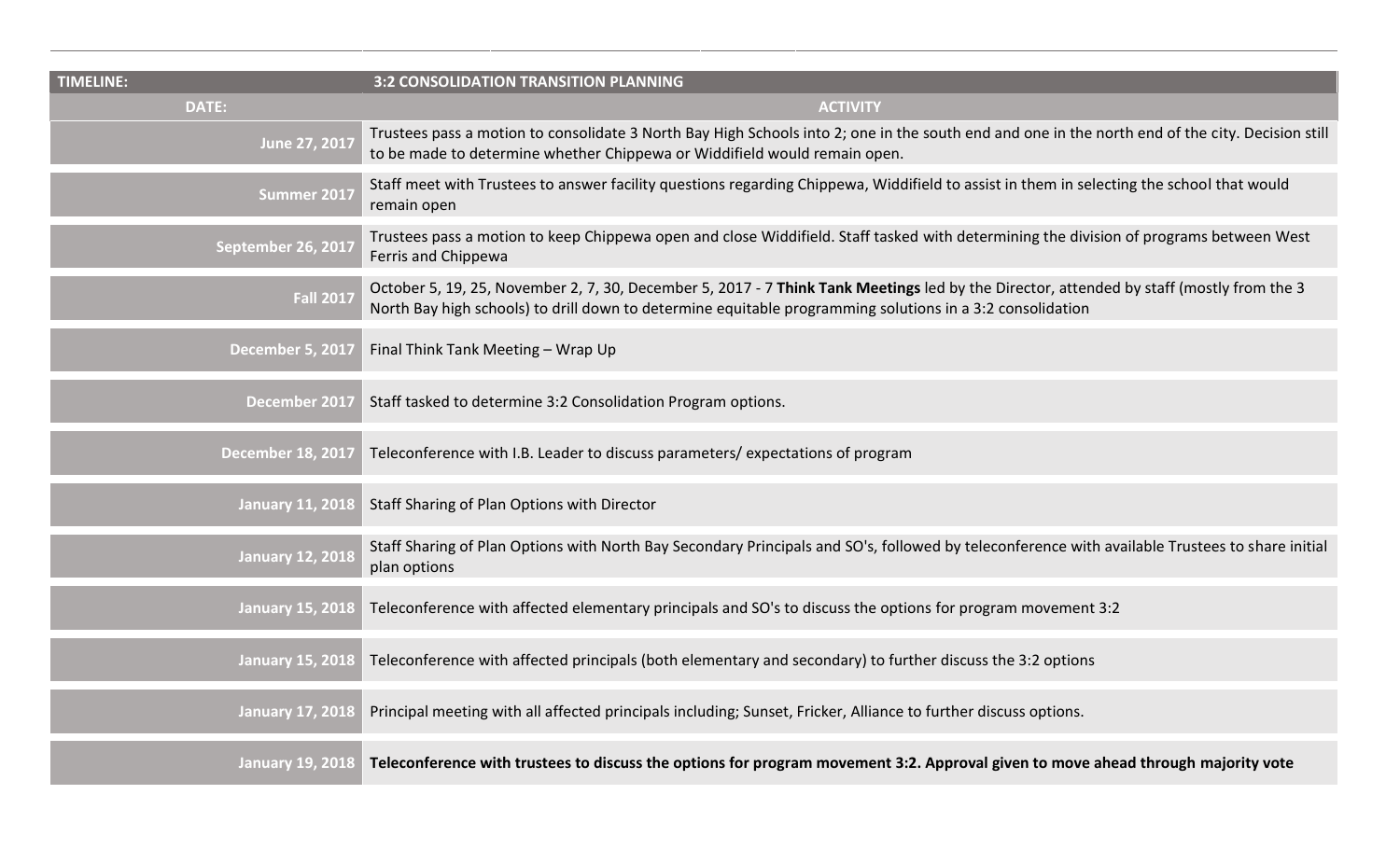| <b>January 22, 2018</b> | Teleconference with Director and staff to determine next steps                                             |
|-------------------------|------------------------------------------------------------------------------------------------------------|
| <b>January 25, 2018</b> | Ministry teleconference to discuss Mident to determine possibility of one school, two campuses             |
| <b>January 25, 2018</b> | Initial discussions regarding Special Education for the 3:2 consolidation                                  |
| <b>January 30, 2018</b> | Space review at West Ferris and Chippewa                                                                   |
| <b>January 30, 2018</b> | Meeting with parents and students affected to review model for 2018-2019 at West Ferris                    |
| <b>January 31, 2018</b> | Staff meeting with OSSTF                                                                                   |
| <b>February 1, 2018</b> | Discussion for Special Education Model moving forward                                                      |
|                         |                                                                                                            |
| <b>February 1, 2018</b> | I.B. review meeting                                                                                        |
| <b>February 1, 2018</b> | meeting with special education staff to review program options                                             |
| <b>February 2, 2018</b> | letter sent to all parents of students in special education programs                                       |
| <b>February 2, 2018</b> | Meeting at Chippewa to review I.B. concerns further to those already discussed                             |
| <b>February 5, 2018</b> | Tech. Conversation with all principals - expectations of what is offered -numbers of students and sections |
| <b>February 7, 2018</b> | Article in Nugget - Trustee wants consolidation back on the table                                          |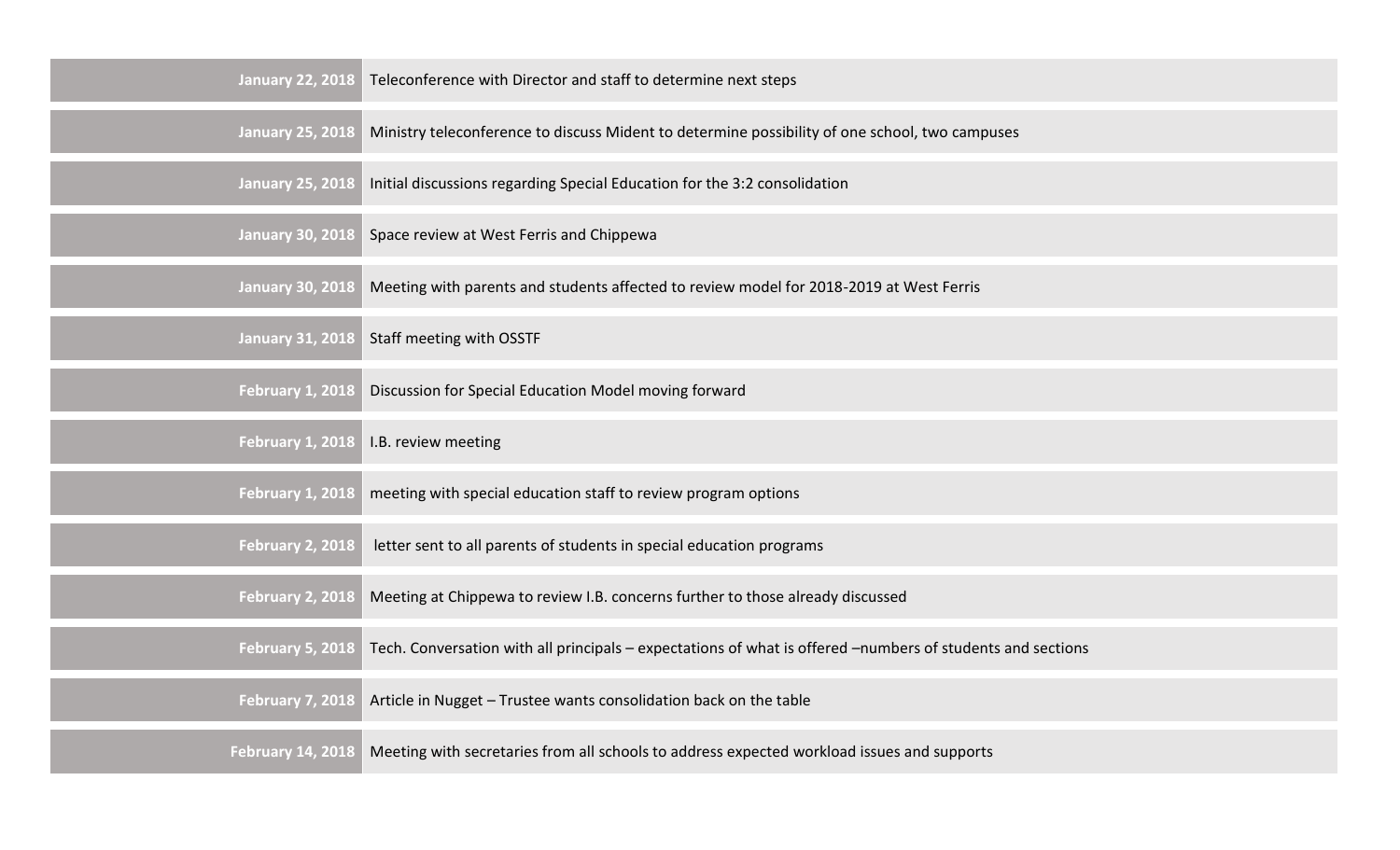| <b>February 27, 2018</b>    | Board Meeting $-3:2$ on pause $-$ split of governing voice                                                                                                                                                                      |
|-----------------------------|---------------------------------------------------------------------------------------------------------------------------------------------------------------------------------------------------------------------------------|
| <b>February 28, 2018</b>    | Staffing meeting with OSSTF                                                                                                                                                                                                     |
| February 28 - March 3, 2018 | Walk of building for placements of specialized courses, etc. (tech, special education, dance studio)                                                                                                                            |
| <b>March 2, 2018</b>        | 3:2 Consolidation Planning Meeting - On Pause?                                                                                                                                                                                  |
| March 9-16, 2018            | <b>March Break</b>                                                                                                                                                                                                              |
| <b>March 19, 2018</b>       | Meeting at Widdifield to discuss preliminary numbers with principals, IT and Senior Team                                                                                                                                        |
| <b>March 22, 2018</b>       | Staffing meeting with OSSTF                                                                                                                                                                                                     |
| <b>March 26, 2018</b>       | Walk through of West Ferris - view of proposed room changes                                                                                                                                                                     |
| <b>March 27, 2018</b>       | Board Meeting. Clear message that we are moving forward with the 3:2 consolidation. Staff tasked with writing Transition Planning 3:2<br>Consolidation Report for review at Committee of the Whole on April 17, 2018            |
| <b>March 28, 2018</b>       | Walk through of Widdifield, Chippewa & West Ferris with Senior Team, Capital Projects Manager                                                                                                                                   |
| <b>April 3, 2018</b>        | Capital Projects Manager met with Arts Nipissing Staff at Widdifield for initial inventory of current dance studio space/resources.                                                                                             |
| <b>April 3, 2018</b>        | Capital Projects Manager met with Hospitality staff at Widdifield for initial inventory of Hospitality & Aesthetics space/resources                                                                                             |
| <b>April 4, 2018</b>        | Capital Projects Manager met with Hospitality staff and Facilities Services Supervisor at Chippewa for initial inventory of space/resources                                                                                     |
| <b>April 5, 2018</b>        | Capital Projects Manager met with Tech. Staff at Widdifield for initial inventory of Technology space/equipment/resources. Director meets<br>with parent group WSS (SAC sponsored) to discuss transition planning for students. |